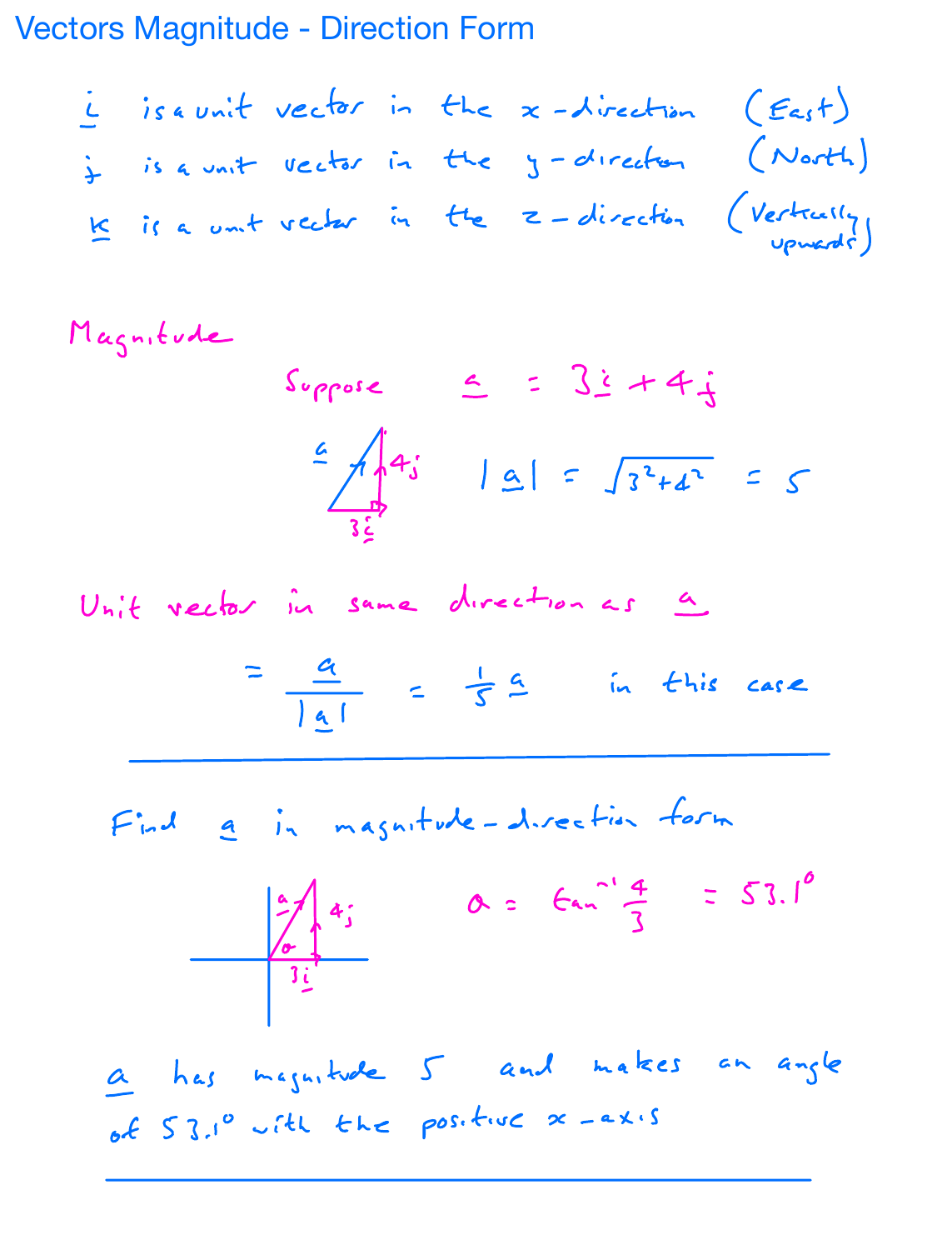Exercise 11c

$$
|h\rangle = 4\underline{\dot{\epsilon}} - \frac{\dot{\epsilon}}{3} = \sqrt{(-4)^2 + (-1)^2} = \sqrt{11}
$$
  
\n
$$
2c\rangle = (3) \quad \frac{1}{2} = (-\frac{3}{4}) \quad \frac{1}{2} = (-\frac{3}{4})
$$
  
\n
$$
3\underline{\dot{\epsilon}} - 2\underline{\epsilon} = 3(\frac{3}{4}) - 2(\frac{5}{4})
$$
  
\n
$$
= (-10)
$$
  
\n
$$
|(-10)| = \sqrt{[11^2 + (-10)^2]} = \sqrt{101}
$$



$$
a_{15}e \quad \text{with} \quad x = axs
$$

 $0 = 6a^{-1}\frac{1}{4} = 14.0^{\circ}$  $5d)$  $2vit$   $\frac{1}{3}$  = 90+14.0  $= 104°$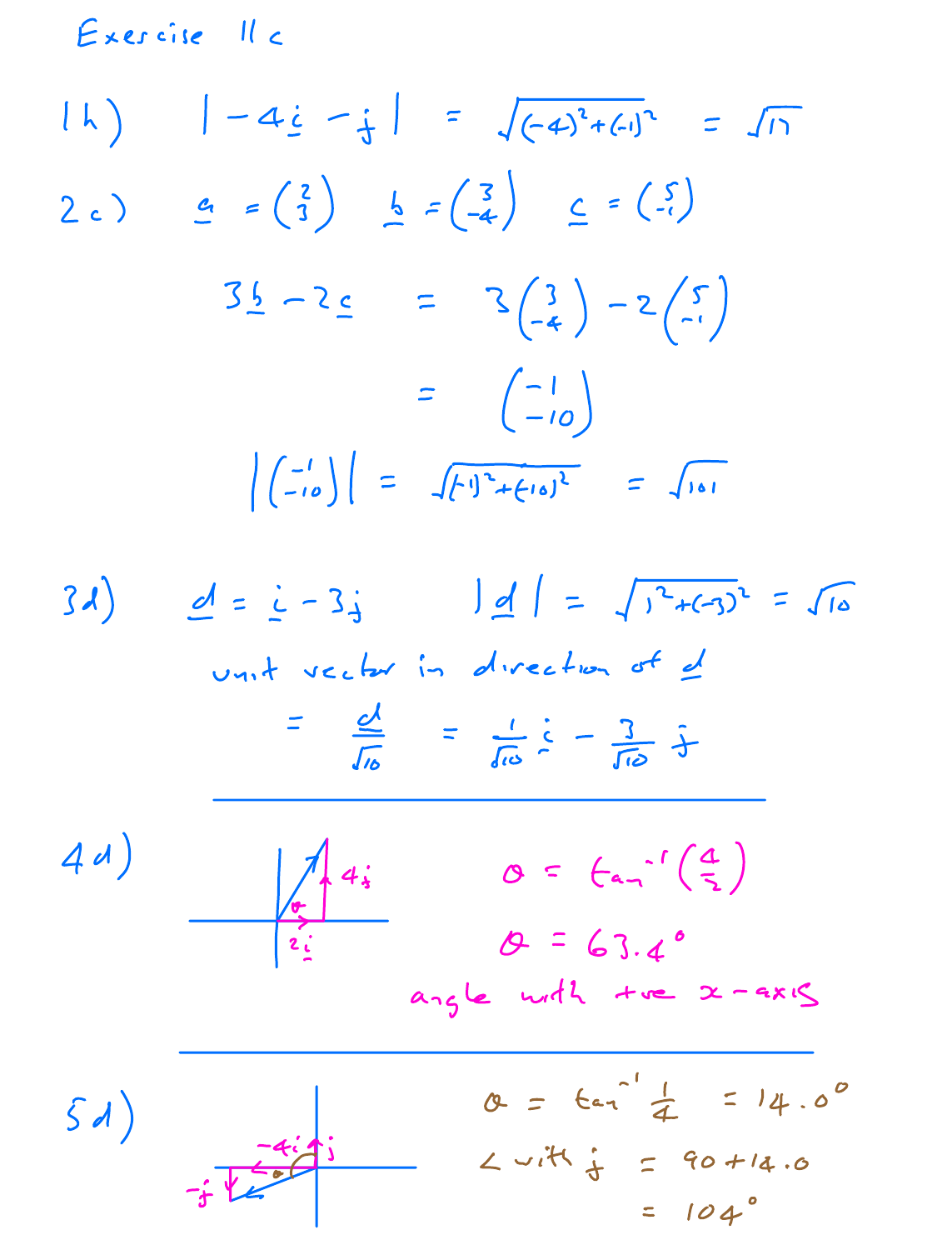



Exercic 11)  $A(3,-1)$   $B(4,5)$   $C(-2,6)$ a);  $\overrightarrow{OA} = 3\overrightarrow{C} - \frac{1}{1}$   $\overrightarrow{OC} = -2\overrightarrow{C} + 6\overrightarrow{j}$  $\pi$   $\overrightarrow{AB}$  =  $\overrightarrow{AB}$  +  $\overrightarrow{OB}$  =  $(\overrightarrow{1}) + (\overrightarrow{5}) = (\overrightarrow{6}) = \overrightarrow{6} + 6\overrightarrow{5}$